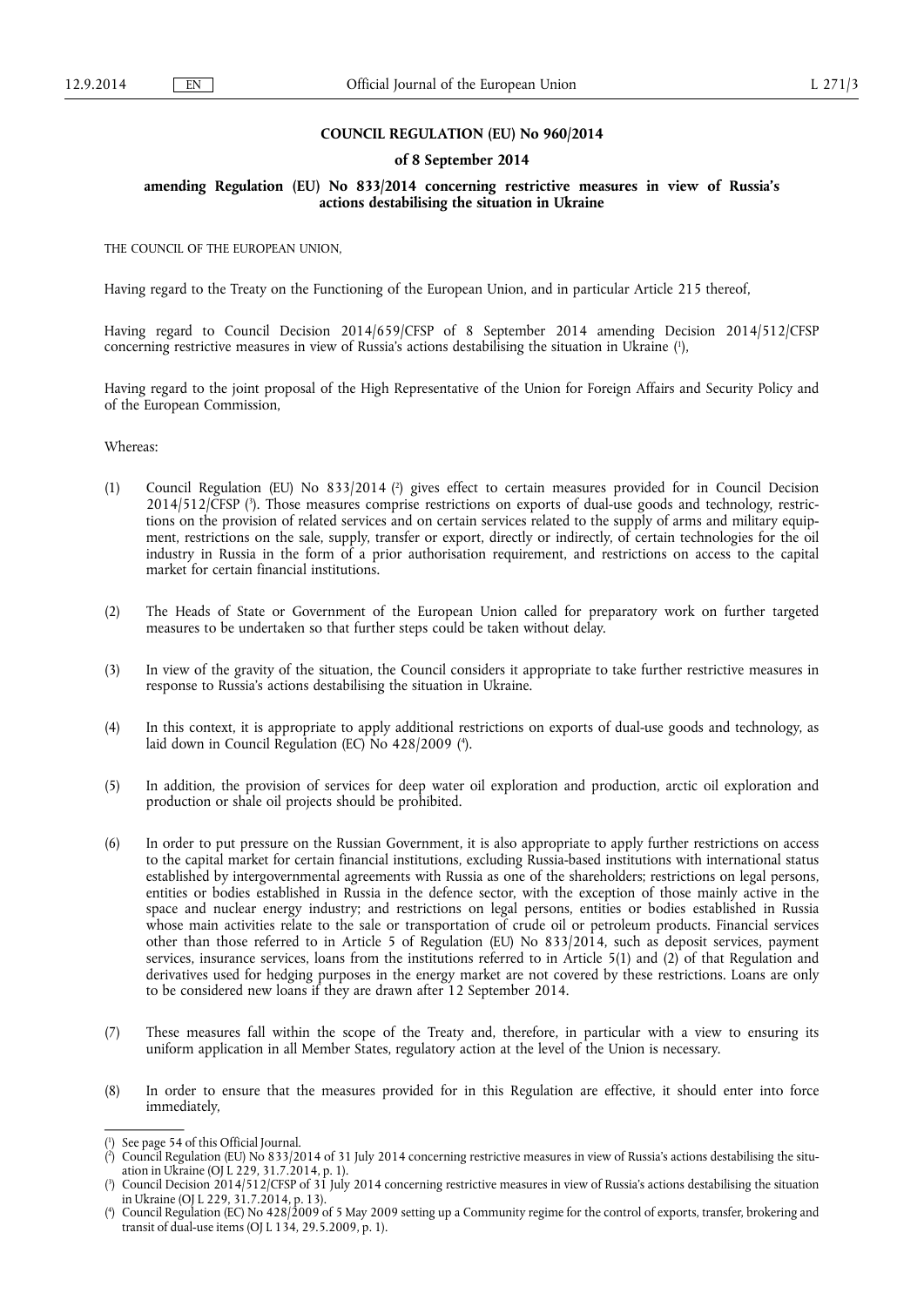HAS ADOPTED THIS REGULATION:

# *Article 1*

Regulation (EU) No 833/2014 is amended as follows:

- (1) In Article 1, points (e) and (f), are replaced by the following:
	- '(e) "investment services" means the following services and activities:
		- (i) reception and transmission of orders in relation to one or more financial instruments,
		- (ii) execution of orders on behalf of clients,
		- (iii) dealing on own account,
		- (iv) portfolio management,
		- (v) investment advice,
		- (vi) underwriting of financial instruments and/or placing of financial instruments on a firm commitment basis,
		- (vii) placing of financial instruments without a firm commitment basis,
		- (viii) any service in relation to the admission to trading on a regulated market or trading on a multilateral trading facility;
	- (f) "transferable securities" means the following classes of securities which are negotiable on the capital market, with the exception of instruments of payment:
		- (i) shares in companies and other securities equivalent to shares in companies, partnerships or other entities, and depositary receipts in respect of shares,
		- (ii) bonds or other forms of securitised debt, including depositary receipts in respect of such securities,
		- (iii) any other securities giving the right to acquire or sell any such transferable securities;'.
- (2) The following Article is inserted:

## *'Article 2a*

1. It shall be prohibited to sell, supply, transfer or export, directly or indirectly, dual-use goods and technology as included in Annex I to Regulation (EC) No 428/2009, whether or not originating in the Union, to natural or legal persons, entities or bodies in Russia as listed in Annex IV to this Regulation.

- 2. It shall be prohibited:
- (a) to provide technical assistance, brokering services or other services related to goods and technology set out in paragraph 1 and to the provision, manufacture, maintenance and use of these goods and technology, directly or indirectly to any person, entity or body in Russia, as listed in Annex IV;
- (b) to provide financing or financial assistance related to goods and technology referred to in paragraph 1, including in particular grants, loans and export credit insurance, for any sale, supply, transfer or export of these goods and technology, or for the provision of related technical assistance, brokering services or other services, directly or indirectly to any person, entity or body in in Russia, as listed in Annex IV.

3. The prohibitions in paragraphs 1 and 2 shall be without prejudice to the execution of contracts or agreements concluded before 12 September 2014 and to the provision of assistance necessary to the maintenance and safety of existing capabilities within the EU.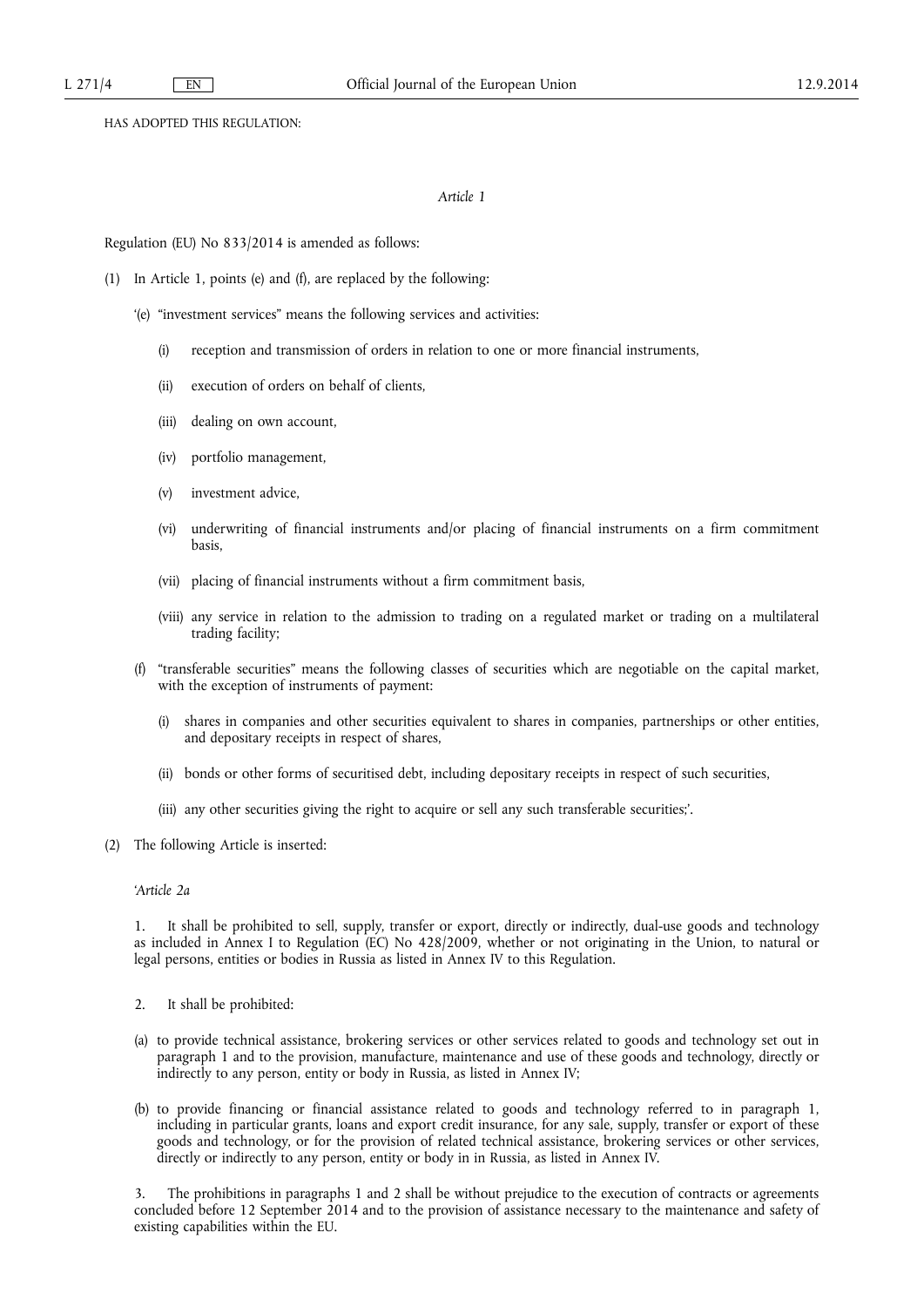4. The prohibitions in paragraphs 1 and 2 shall not apply to the sale, supply, transfer or export of dual use goods and technology intended for the aeronautics and space industry, or the related provision of technical and financial assistance, for non military use and for a non military end user, as well as for maintenance and safety of existing civil nuclear capabilities within the EU, for non military use and for a non military end user.'.

(3) The following Article is inserted:

*'Article 3a* 

1. It shall be prohibited to provide, directly or indirectly, the following associated services necessary for deep water oil exploration and production, arctic oil exploration and production, or shale oil projects in Russia:

(i) drilling, (ii) well testing, (iii) logging and completion services, (iv) supply of specialised floating vessels.

2. The prohibitions in paragraph 1 shall be without prejudice to the execution of an obligation arising from a contract or a framework agreement concluded before 12 September 2014 or ancillary contracts necessary for the execution of such contracts.

3. The prohibition in paragraph 1 shall not apply where the services in question are necessary for the urgent prevention or mitigation of an event likely to have a serious and significant impact on human health and safety or the environment.'.

- (4) In Article 4(1), point (b) is replaced by the following:
	- '(b) to provide, directly or indirectly, financing or financial assistance related to the goods and technology listed in the Common Military List, including in particular grants, loans and export credit insurance or guarantee, as well as insurance and reinsurance for any sale, supply, transfer or export of such items, or for any provision of related technical assistance, to any natural or legal person, entity or body in Russia or for use in Russia;'.
- (5) Article 5 is replaced by the following:

*'Article 5* 

1. It shall be prohibited to directly or indirectly purchase, sell, provide investment services for or assistance in the issuance of, or otherwise deal with transferable securities and money-market instruments with a maturity exceeding 90 days, issued after 1 August 2014 to 12 September 2014, or with a maturity exceeding 30 days, issued after 12 September 2014 by:

- (a) a major credit institution, or other major institution having an explicit mandate to promote competitiveness of the Russian economy, its diversification and encouragement of investment, established in Russia with over 50 % public ownership or control as of 1 August 2014, as listed in Annex III; or
- (b) a legal person, entity or body established outside the Union whose proprietary rights are directly or indirectly owned for more than 50 % by an entity listed in Annex III; or
- (c) a legal person, entity or body acting on behalf or at the direction of an entity referred to in point (b) of this paragraph or listed in Annex III.

2. It shall be prohibited to directly or indirectly purchase, sell, provide investment services for or assistance in the issuance of, or otherwise deal with transferable securities and money-market instruments with a maturity exceeding 30 days, issued after 12 September 2014 by:

- (a) a legal person, entity or body established in Russia predominantly engaged and with major activities in the conception, production, sales or export of military equipment or services, as listed in Annex V, except legal persons, entities or bodies active in the space or the nuclear energy sectors;
- (b) a legal person, entity or body established in Russia, which are publicly controlled or with over 50 % public ownership and having estimated total assets of over 1 trillion Russian Roubles and whose estimated revenues originate for at least 50 % from the sale or transportation of crude oil or petroleum products, as listed in Annex VI;
- (c) a legal person, entity or body established outside the Union whose proprietary rights are directly or indirectly owned for more than 50 % by an entity listed in point (a) or (b) of this paragraph; or
- (d) a legal person, entity or body acting on behalf or at the direction of an entity referred to in point (a), (b) or (c) of this paragraph.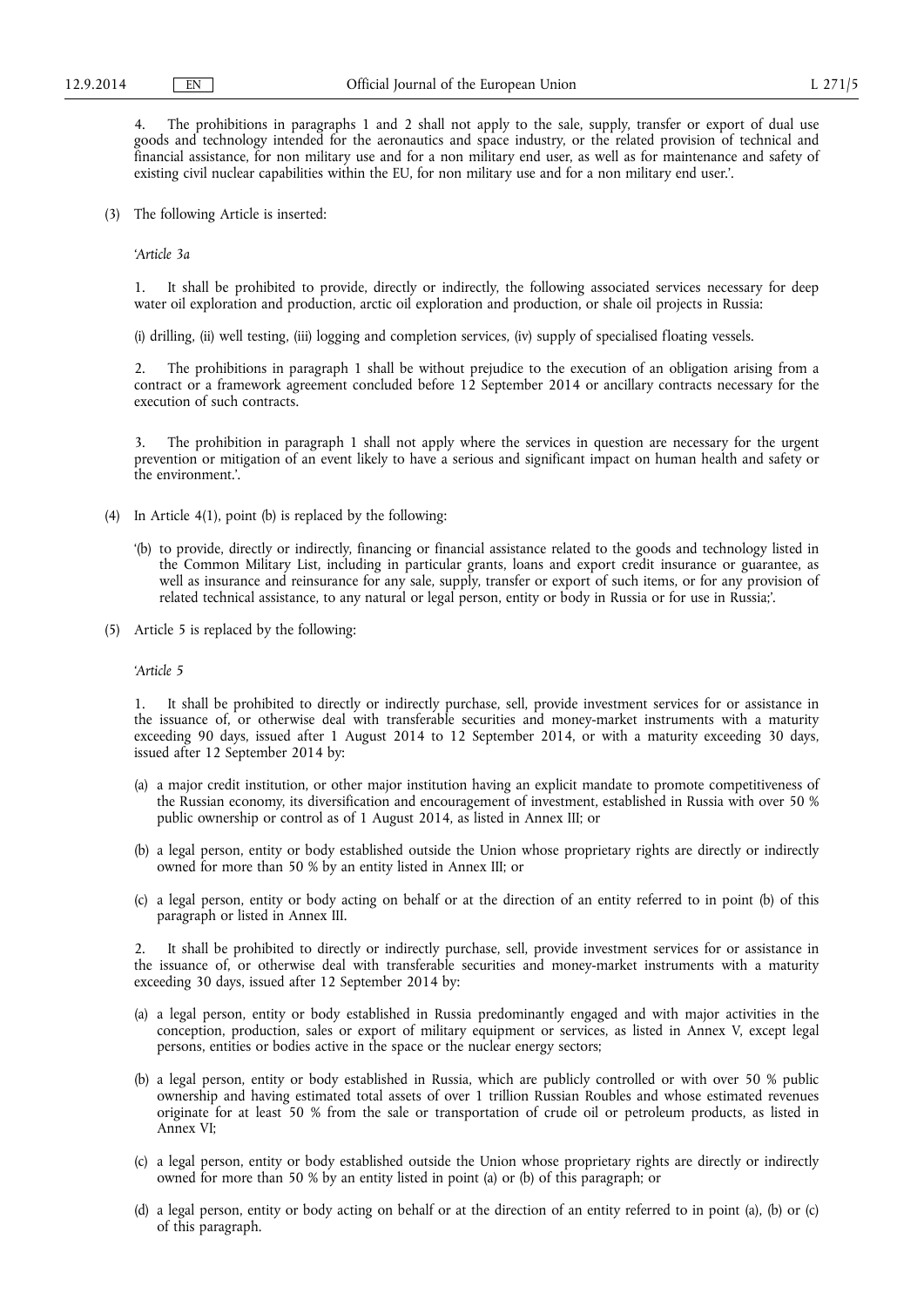3. It shall be prohibited to directly or indirectly make or be part of any arrangement to make new loans or credit with a maturity exceeding 30 days to any legal person, entity or body referred to in paragraph 1 or 2, after 12 September 2014 except for loans or credit that have a specific and documented objective to provide financing for non-prohibited imports or exports of goods and non-financial services between the Union and Russia or for loans that have a specific and documented objective to provide emergency funding to meet solvency and liquidity criteria for legal persons established in the Union, whose proprietary rights are owned for more than 50 % by any entity referred to in Annex III.'.

- (5a) Point (a) of Article 11(1) is replaced by the following:
	- '(a) entities referred to in points (b) and (c) of Article 5(1) and points (c) and (d) of Article 5(2), or listed in Annexes III, IV, V and VI;'.
- (6) Article 12 is replaced by the following:

*'Article 12* 

It shall be prohibited to participate, knowingly and intentionally, in activities the object or effect of which is to circumvent the prohibitions referred to in Articles 2, 2a, 3a, 4 or 5, including by acting as a substitute for the entities referred to in Article 5, or by using the exceptions in Article 5(3) to fund entities referred to in Article 5.'.

- (7) Annex I to this Regulation is added as Annex IV.
- (8) Annex II to this Regulation is added as Annex V.
- (9) Annex III to this Regulation is added as Annex VI.

## *Article 2*

This Regulation shall enter into force on the date of its publication in the *Official Journal of the European Union*.

This Regulation shall be binding in its entirety and directly applicable in all Member States.

Done at Brussels, 8 September 2014.

*For the Council The President*  S. GOZI